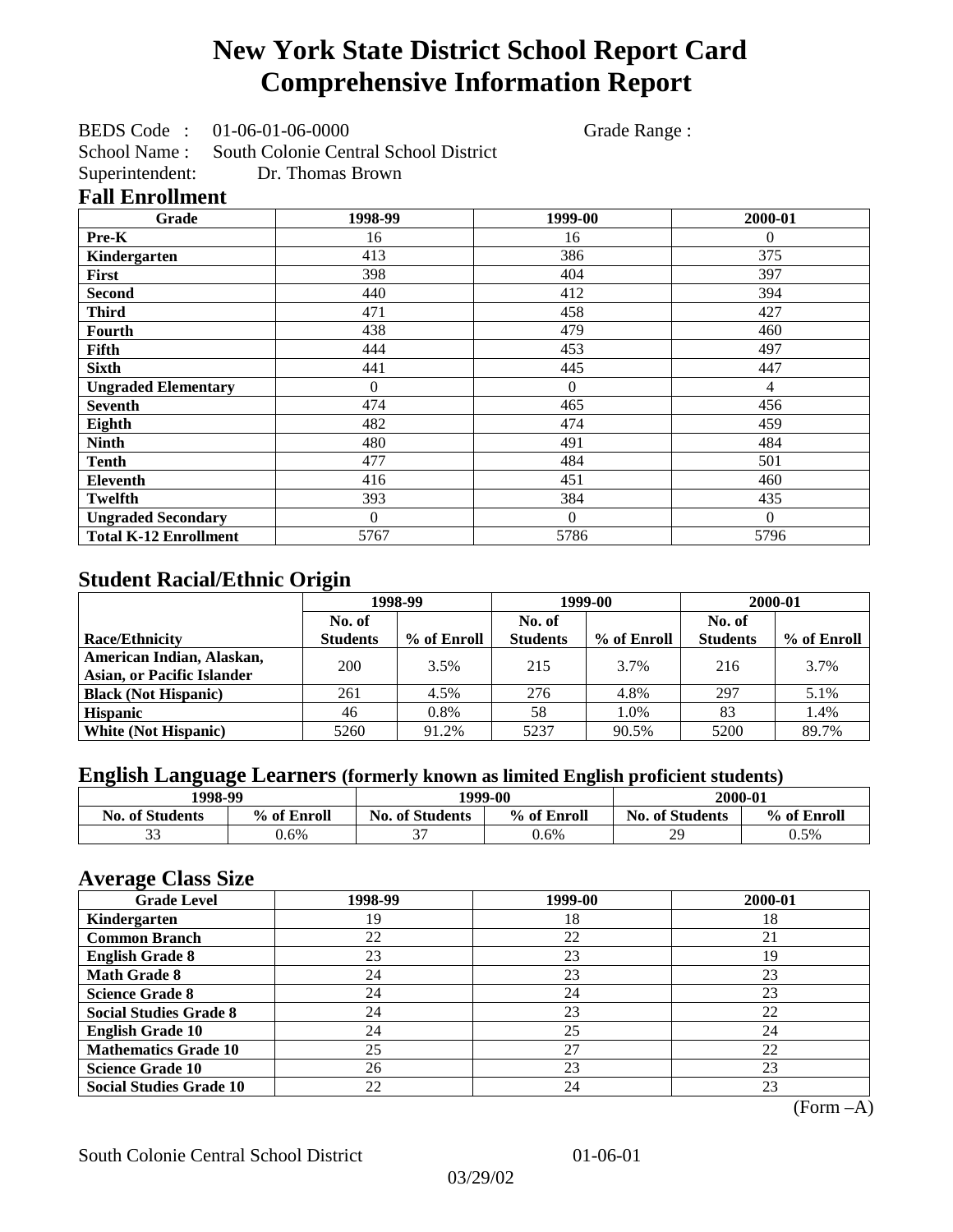## **District Need to Resource Capacity Category**

| <b>N/RC Category</b> | <b>Description</b>                                                  |
|----------------------|---------------------------------------------------------------------|
|                      | This is a school district with average student needs in relation to |
|                      | district resource capacity.                                         |

### **Similar School Group and Description**

| <b>Similar School Group</b> | <b>Description</b> |
|-----------------------------|--------------------|
| <b>NA</b>                   | <b>NA</b>          |
|                             |                    |

**All schools within the same N/RC category are divided into three similar groups defined by the percentage of students in the school who are eligible for the free lunch program and/or who are English Language Learners (formerly known as Limited English proficient).**

## **Attendance and Suspension**

|                               | 1997-98          |         | 1998-99         |         | 1999-00         |         |
|-------------------------------|------------------|---------|-----------------|---------|-----------------|---------|
|                               | $%$ of<br>No. of |         | No. of          | $%$ of  | No. of          | $%$ of  |
|                               | <b>Students</b>  | Enroll. | <b>Students</b> | Enroll. | <b>Students</b> | Enroll. |
| <b>Annual Attendance Rate</b> |                  | 96.0%   |                 | 95.6%   |                 | 95.5%   |
| <b>Student Suspensions</b>    | 242              | 4.3%    | 247             | 4.3%    | 272             | 4.7%    |

### **Student Socioeconomic and Stability Indicators (Percent of Enrollment)**

|                          | 1998-99 | 1999-00   | 2000-01 |
|--------------------------|---------|-----------|---------|
| <b>Free Lunch</b>        | 10.2%   | 8.6%      | 8.8%    |
| <b>Reduced Lunch</b>     | 3.4%    | 3.8%      | 4.1%    |
| <b>Public Assistance</b> | N/A     | N/A       | N/A     |
| <b>Student Stability</b> | NA      | <b>NA</b> | NA      |

### **Staff Counts**

| Staff                                   | 2000-01 |
|-----------------------------------------|---------|
| <b>Total Teachers</b>                   | 454     |
| <b>Total Other Professional Staff</b>   | 62      |
| <b>Total Paraprofessionals</b>          | 173     |
| <b>Teaching out of Certification *</b>  | 20      |
| <b>Teachers with Temporary Licenses</b> |         |

\*Teaching out of certification more than on an incidental basis.

(Form –B)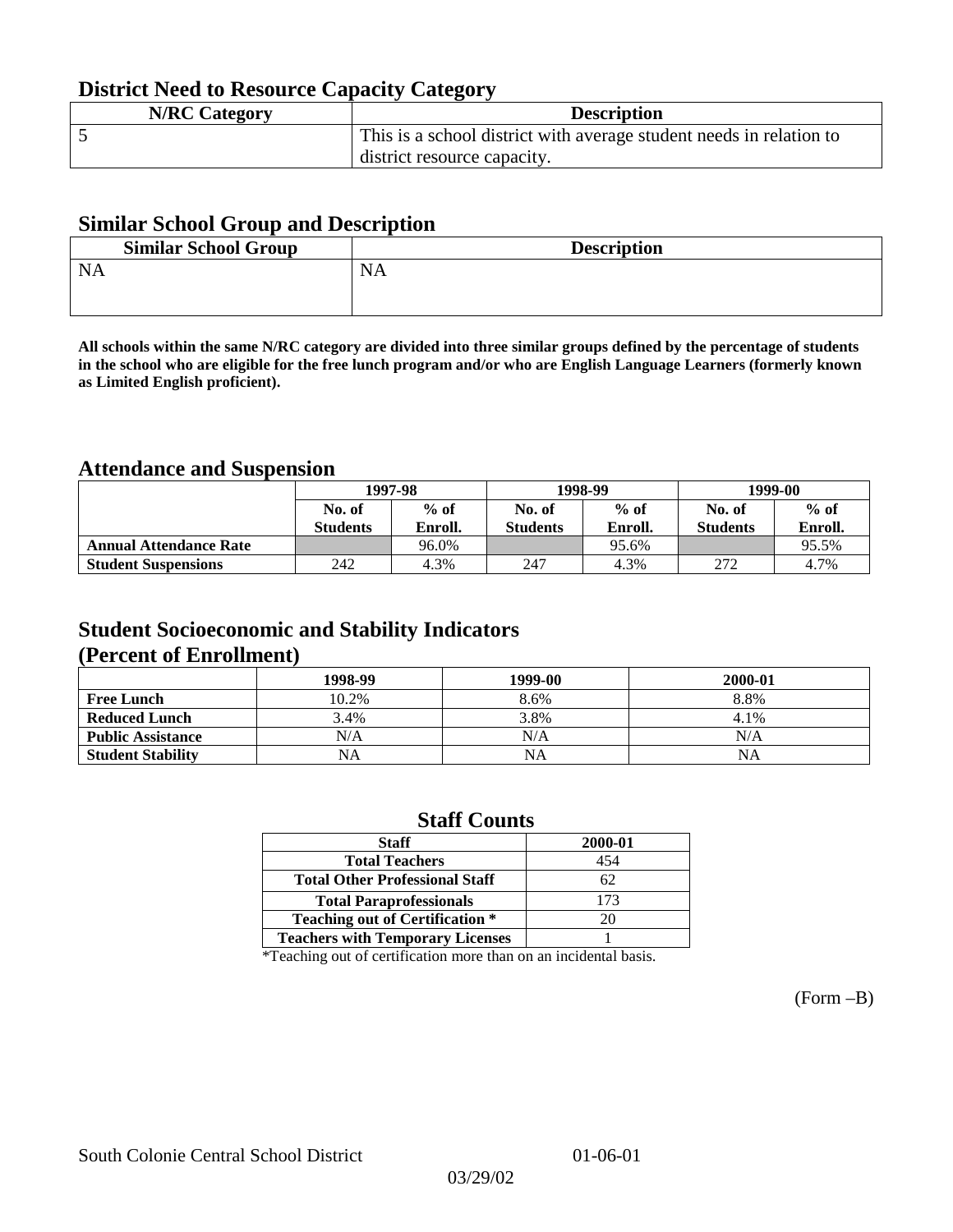# **High School Graduates and Dropouts**

| 1998-99                   |                                   |                                                    |                           | 1999-00                           |                                                    | 2000-01                          |                                   |                                                    |
|---------------------------|-----------------------------------|----------------------------------------------------|---------------------------|-----------------------------------|----------------------------------------------------|----------------------------------|-----------------------------------|----------------------------------------------------|
| <b>Total</b><br>Graduates | <b>Regents</b><br><b>Diplomas</b> | $\frac{6}{6}$<br><b>Regents</b><br><b>Diplomas</b> | Total<br><b>Graduates</b> | <b>Regents</b><br><b>Diplomas</b> | $\frac{0}{0}$<br><b>Regents</b><br><b>Diplomas</b> | <b>Total</b><br><b>Graduates</b> | <b>Regents</b><br><b>Diplomas</b> | $\frac{0}{0}$<br><b>Regents</b><br><b>Diplomas</b> |
| 364                       | 252                               | 69%                                                | 355                       | 265                               | 75%                                                | 400                              | 289                               | 72%                                                |

## **High School Graduates\* Earning Regents Diplomas (All Students)**

## **Distribution of 2000-01 Graduates (All Students)**

|                | To 4-year | To 2-year | <b>To Other Post-</b> |                        |                   |       |
|----------------|-----------|-----------|-----------------------|------------------------|-------------------|-------|
|                | College   | College   | <b>Secondary</b>      | <b>To the Military</b> | <b>Employment</b> | Other |
| <b>Number</b>  | 168       | 132       |                       |                        | 90                |       |
| <b>Percent</b> | 42%       | 33%       | 1%                    | 1%                     | 23%               | 1%    |

### **2000-01 High School Completers with Disabilities**

|            | <b>Regents</b>  | <b>IEP Diplomas</b> | <b>All 2000-01</b> |
|------------|-----------------|---------------------|--------------------|
| Graduates* | <b>Diplomas</b> | or Certificates     | completers         |
| a)         | b)              | c                   | $(a+c)$            |
|            |                 |                     |                    |

\* Local Diplomas (including local diplomas with Regents endorsements)

### **High School Noncompletion Rates**

| ັ                           | 1998-99         |         |                 | 1999-00 | 2000-01         |         |
|-----------------------------|-----------------|---------|-----------------|---------|-----------------|---------|
|                             | No. of          | $%$ of  | No. of          | $%$ of  | No. of          | $%$ of  |
|                             | <b>Students</b> | Enroll. | <b>Students</b> | Enroll. | <b>Students</b> | Enroll. |
| Dropped out                 | 42              | 2.4%    | 40              | 2.2%    | 50              | 2.7%    |
| <b>Entered GED program*</b> | 16              | 0.9%    | $\sim$ 1        | 1.2%    |                 | 0.2%    |

\* The number and percentage of students who entered an alternative program leading to a high school equivalency diploma during each school year.

 $(Form - C)$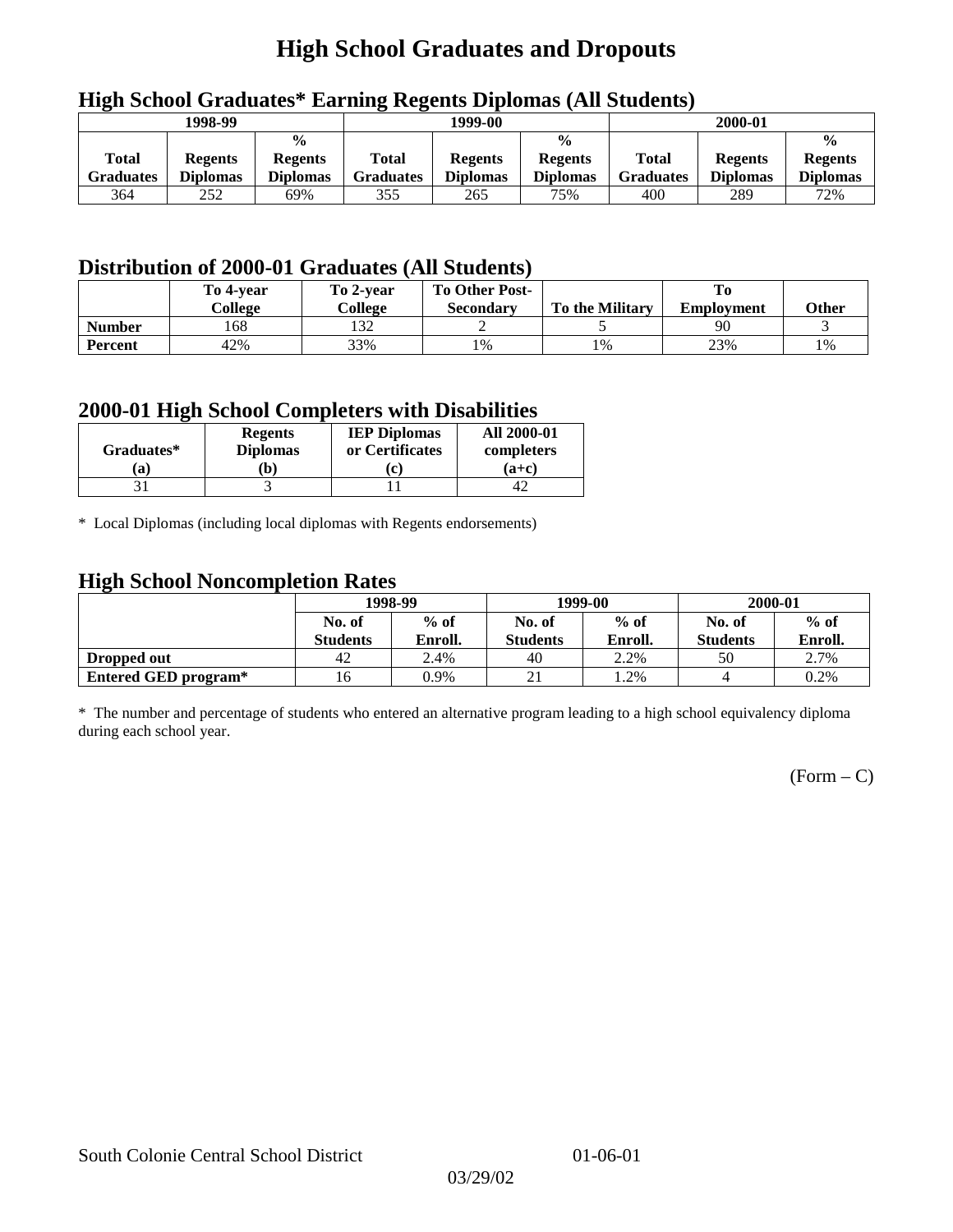## **Second Language Proficiency Examinations**

|                | 1998-99           |           |                   | 1999-00   | 2000-01           |           |  |
|----------------|-------------------|-----------|-------------------|-----------|-------------------|-----------|--|
| <b>Test</b>    | <b>No. Tested</b> | % Passing | <b>No. Tested</b> | % Passing | <b>No. Tested</b> | % Passing |  |
| French         | 90                | 99%       | 86                | 100%      |                   | 100%      |  |
| <b>German</b>  |                   | $0\%$     |                   | 0%        |                   | 0%        |  |
| <b>Italian</b> | 167               | 99%       |                   | 0%        |                   | 0%        |  |
| Latin          |                   | 0%        |                   | 0%        |                   | 0%        |  |
| <b>Spanish</b> | 129               | 98%       | 285               | 96%       | 305               | 95%       |  |

#### **General Education Students**

### **Students with Disabilities**

|                | 1998-99    |           |                   | 1999-00   | 2000-01           |           |  |
|----------------|------------|-----------|-------------------|-----------|-------------------|-----------|--|
| <b>Test</b>    | No. Tested | % Passing | <b>No. Tested</b> | % Passing | <b>No. Tested</b> | % Passing |  |
| French         |            | $0\%$     |                   | 0%        |                   | 0%        |  |
| German         |            | 0%        |                   | 0%        |                   | 0%        |  |
| <b>Italian</b> |            | 0%        |                   | 0%        |                   | 0%        |  |
| Latin          |            | 0%        |                   | 0%        |                   | 0%        |  |
| <b>Spanish</b> |            | 0%        |                   | 0%        |                   | 0%        |  |

**School reports contain data for students with disabilities for the 1999-00 and 2000-01 school years only because of changes in data collection procedures; 1998-99 data do not appear. District reports contain data for all students with disabilities enrolled in the district for the 1998-99, 1999-00 and 2000-01 school years.**

(Form – D)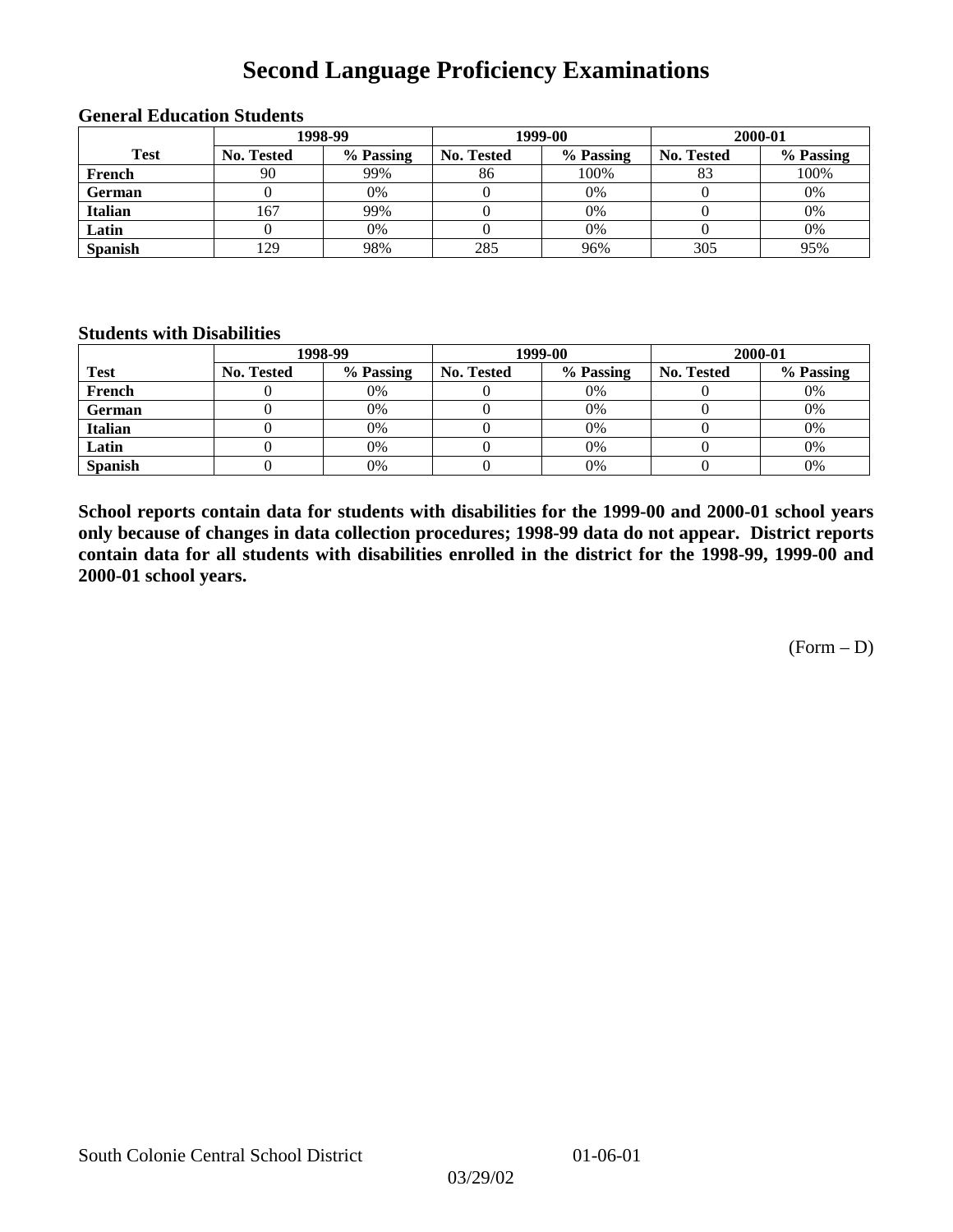## **Regents Competency Tests**

| 1998-99               |                   |           | 1999-00    | 2000-01   |                   |           |
|-----------------------|-------------------|-----------|------------|-----------|-------------------|-----------|
| <b>Test</b>           | <b>No. Tested</b> | % Passing | No. Tested | % Passing | <b>No. Tested</b> | % Passing |
| <b>Math</b>           |                   | 75%       |            |           |                   | 0%        |
| <b>Science</b>        | 45                | 78%       |            |           | 28                | 89%       |
| <b>Reading</b>        | 3                 | 100%      |            | 0%        |                   | 0%        |
| Writing               |                   | 77%       |            |           |                   | 0%        |
| <b>Global Studies</b> | 66                | 76%       | 13         | 46%       |                   | 0%        |
| US Hist & Gov't.      | 66                | 71%       | 46         | 61%       |                   | 50%       |

#### **General Education Students**

### **Students with Disabilities**

|                       |                   | 1998-99   | 1999-00    |           | 2000-01    |           |
|-----------------------|-------------------|-----------|------------|-----------|------------|-----------|
| <b>Test</b>           | <b>No. Tested</b> | % Passing | No. Tested | % Passing | No. Tested | % Passing |
| <b>Math</b>           | 36                | 81%       | 27         | 59%       |            | 17%       |
| <b>Science</b>        | 54                | 65%       | 16         | 75%       | 41         | 59%       |
| <b>Reading</b>        | 35                | 83%       | 14         | 64%       |            | 100%      |
| Writing               | 32                | 69%       | 10         | 90%       |            | 82%       |
| <b>Global Studies</b> | 41                | 34%       | 41         | 46%       | 40         | 47%       |
| US Hist & Gov't.      | 39                | 56%       | 30         | 57%       |            | 59%       |

**School reports contain data for students with disabilities for the 1999-00 and 2000-01 school years only because of changes in data collection procedures; 1998-99 data do not appear. District reports contain data for all students with disabilities enrolled in the district for the 1998-99, 1999-00 and 2000-01 school years.**

(Form –E)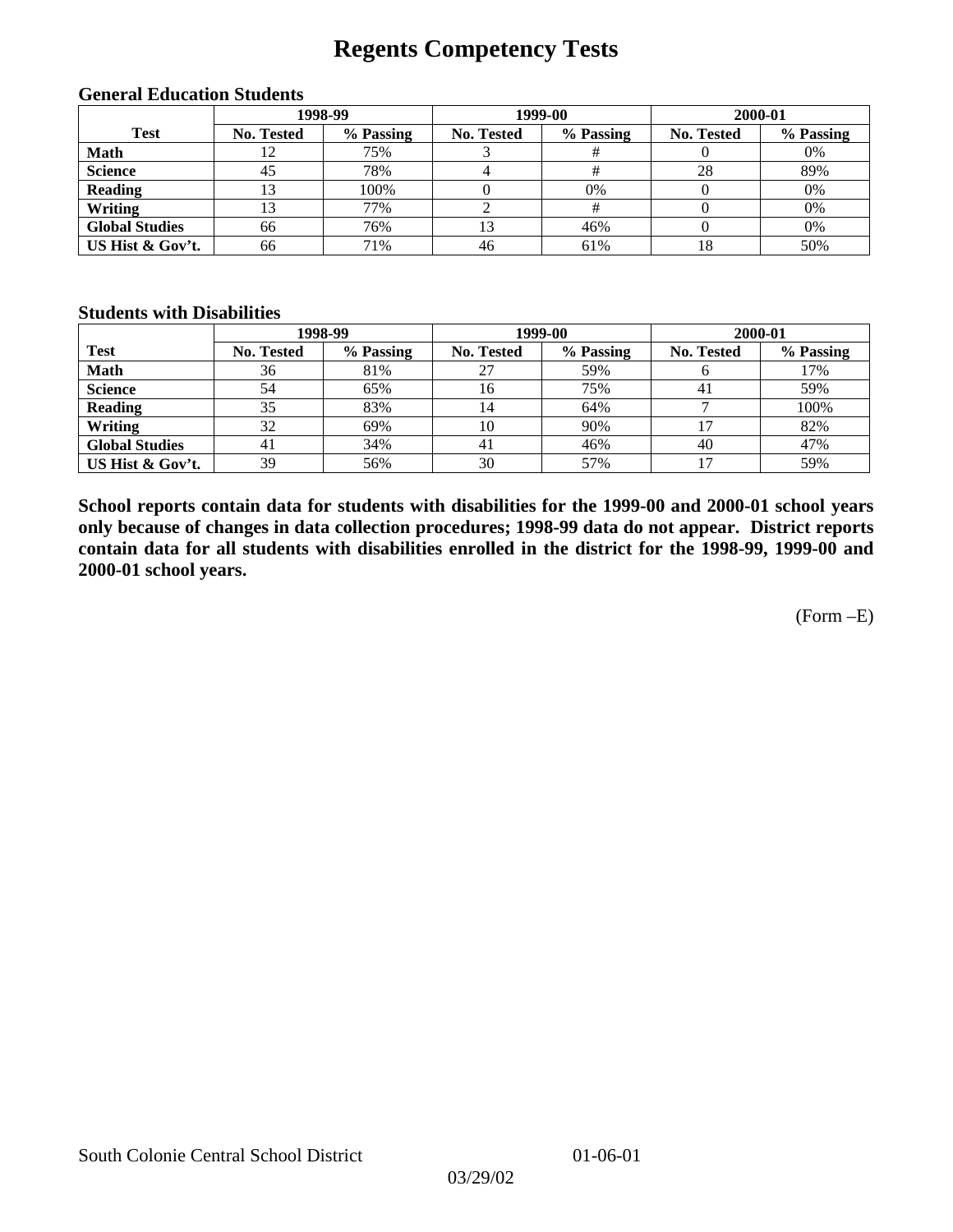|                                                             | <b>All Students</b> |                                                        |                 | <b>Students with Disabilities</b> |                  |                  |  |  |
|-------------------------------------------------------------|---------------------|--------------------------------------------------------|-----------------|-----------------------------------|------------------|------------------|--|--|
|                                                             | 1999                | 2000                                                   | 2001            | 1999                              | 2000             | 2001             |  |  |
|                                                             |                     | <b>Comprehensive English</b>                           |                 |                                   |                  |                  |  |  |
| Number Tested                                               | 388                 | 463                                                    | 453             | 34                                | 40               | 40               |  |  |
| Number scoring 55 to 100                                    | 361                 | 445                                                    | 443             | $\overline{18}$                   | $\overline{31}$  | $\overline{35}$  |  |  |
| Number scoring 65 to 100                                    | 310                 | 412                                                    | 430             | 11                                | 26               | $\overline{32}$  |  |  |
| Number scoring 85 to 100                                    | 59                  | 46                                                     | 93              | $\overline{0}$                    | $\Omega$         | $\mathbf{1}$     |  |  |
| Percentage of Tested Scoring 55-100                         | 93%                 | 96%                                                    | 98%             | 53%                               | 78%              | 88%              |  |  |
| Percentage of Tested Scoring 65-100                         | 80%                 | 89%                                                    | 95%             | 32%                               | 65%              | 80%              |  |  |
| Percentage of Tested Scoring 85-100                         | 15%                 | 10%                                                    | 21%             | $0\%$                             | 0%               | 3%               |  |  |
|                                                             |                     | Math I                                                 |                 |                                   |                  |                  |  |  |
| Number Tested                                               | 506                 | 571                                                    | 232             | 52                                | 51               | 40               |  |  |
| Number scoring 55 to 100                                    | 421                 | 484                                                    | 191             | 32                                | 26               | 28               |  |  |
| Number scoring 65 to 100                                    | 380                 | 446                                                    | 166             | 23                                | 20               | 24               |  |  |
| Number scoring 85 to 100                                    | 184                 | $\overline{241}$                                       | $\overline{39}$ | $\overline{6}$                    | $\overline{4}$   | $\overline{6}$   |  |  |
| Percentage of Tested Scoring 55-100                         | 83%                 | 85%                                                    | 82%             | 62%                               | 51%              | 70%              |  |  |
| Percentage of Tested Scoring 65-100                         | 75%                 | 78%                                                    | 72%             | 44%                               | 39%              | 60%              |  |  |
| Percentage of Tested Scoring 85-100                         | 36%                 | 42%                                                    | 17%             | 12%                               | $8\%$            | 15%              |  |  |
| Math A                                                      |                     |                                                        |                 |                                   |                  |                  |  |  |
| Number Tested                                               | $\boldsymbol{0}$    | $\mathbf{0}$                                           | $\mathbf{0}$    | $\overline{0}$                    | $\mathbf{0}$     | $\boldsymbol{0}$ |  |  |
| Number scoring 55 to 100                                    | $\overline{0}$      | $\overline{0}$                                         | $\overline{0}$  | $\overline{0}$                    | $\overline{0}$   | $\overline{0}$   |  |  |
| Number scoring 65 to 100                                    | $\mathbf{0}$        | $\mathbf{0}$                                           | $\overline{0}$  | $\theta$                          | $\boldsymbol{0}$ | $\boldsymbol{0}$ |  |  |
| Number scoring 85 to 100                                    | $\overline{0}$      | $\overline{0}$                                         | $\overline{0}$  | $\mathbf{0}$                      | $\mathbf{0}$     | $\boldsymbol{0}$ |  |  |
| Percentage of Tested Scoring 55-100                         | 0%                  | 0%                                                     | 0%              | 0%                                | 0%               | 0%               |  |  |
| Percentage of Tested Scoring 65-100                         | 0%                  | 0%                                                     | 0%              | 0%                                | 0%               | 0%               |  |  |
| Percentage of Tested Scoring 85-100                         | 0%                  | 0%                                                     | 0%              | 0%                                | 0%               | $0\%$            |  |  |
|                                                             |                     | <b>Global Studies (last administered January 2000)</b> |                 |                                   |                  |                  |  |  |
| <b>Number Tested</b>                                        | 477                 | 43                                                     |                 | 42                                | 12               |                  |  |  |
| Number scoring 55 to 100                                    | 430                 | $\overline{25}$                                        |                 | $\overline{28}$                   | $6\,$            |                  |  |  |
| Number scoring 65 to 100                                    | 381                 | 13                                                     |                 | 17                                | 5                |                  |  |  |
| Number scoring 85 to 100                                    | 89                  | $\mathbf{1}$                                           |                 | $\Omega$                          | $\Omega$         |                  |  |  |
| Percentage of Tested Scoring 55-100                         | 90%                 | 58%                                                    |                 | 67%                               | 50%              |                  |  |  |
| Percentage of Tested Scoring 65-100                         | 80%                 | 30%                                                    |                 | 40%                               | 42%              |                  |  |  |
| Percentage of Tested Scoring 85-100                         | 19%                 | 2%                                                     |                 | $0\%$                             | $0\%$            |                  |  |  |
| Global History and Geography (first administered June 2000) |                     |                                                        |                 |                                   |                  |                  |  |  |
| Number Tested                                               |                     | 434                                                    | 473             |                                   | 35               | 46               |  |  |
| Number scoring 55 to 100                                    |                     | 405                                                    | 466             |                                   | $\overline{25}$  | $\overline{42}$  |  |  |
| Number scoring 65 to 100                                    |                     | 376                                                    | 440             |                                   | $\overline{15}$  | 34               |  |  |
| Number scoring 85 to 100                                    |                     | 153                                                    | 180             |                                   | 3                | $\mathbf{1}$     |  |  |
| Percentage of Tested Scoring 55-100                         |                     | 93%                                                    | 99%             |                                   | 71%              | 91%              |  |  |
| Percentage of Tested Scoring 65-100                         |                     | 87%                                                    | 93%             |                                   | 43%              | 74%              |  |  |
| Percentage of Tested Scoring 85-100                         |                     | 35%                                                    | 38%             |                                   | 9%               | 2%               |  |  |

 $(Form - G)$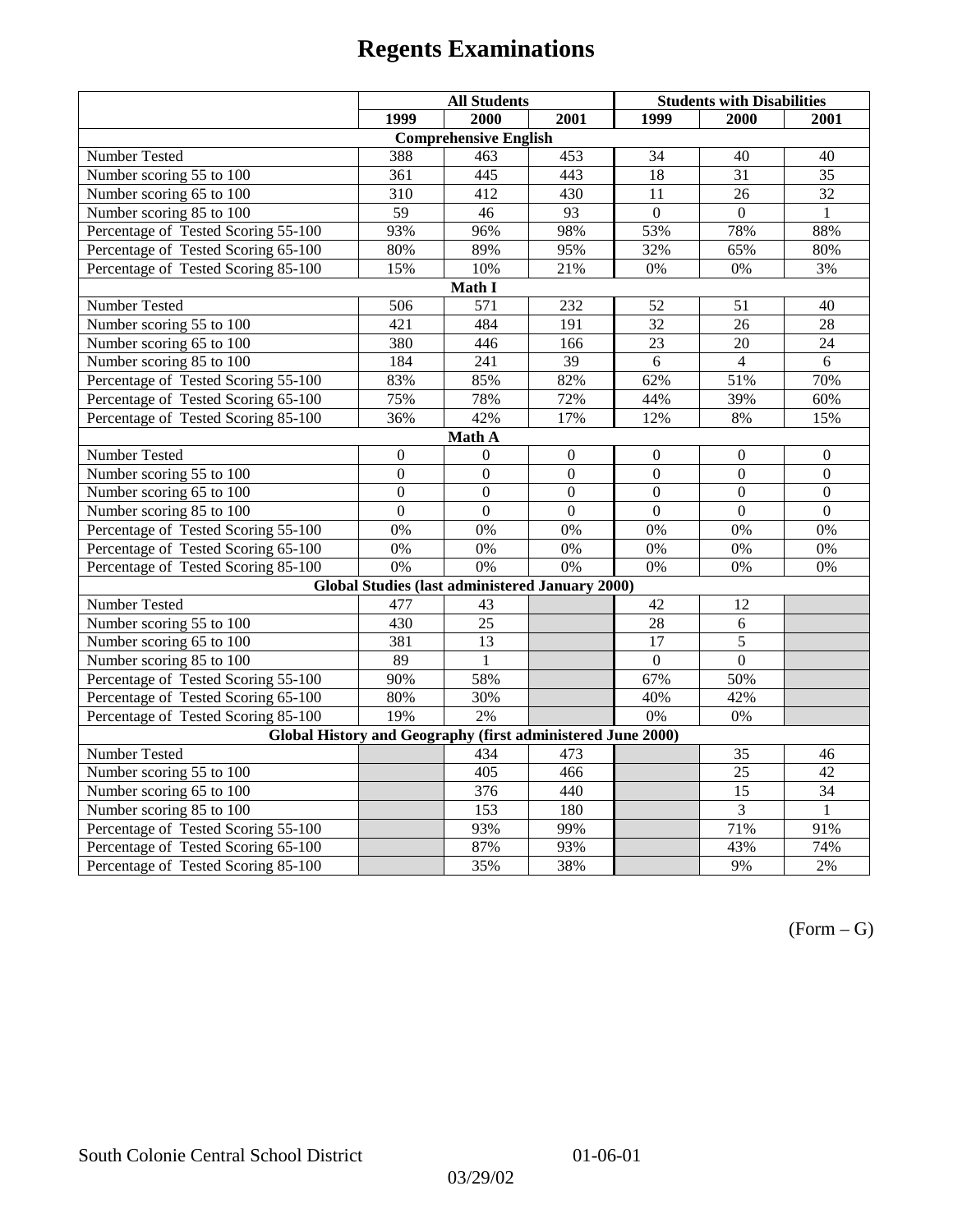|                                                              | <b>All Students</b> |      |          | <b>Students with Disabilities</b> |          |                |
|--------------------------------------------------------------|---------------------|------|----------|-----------------------------------|----------|----------------|
|                                                              | 1999                | 2000 | 2001     | 1999                              | 2000     | 2001           |
| U.S. History and Government (last administered January 2001) |                     |      |          |                                   |          |                |
| Number Tested                                                | 418                 | 473  | 35       | 33                                | 40       | 4              |
| Number scoring 55 to 100                                     | 365                 | 428  | 30       | 21                                | 28       | #              |
| Number scoring 65 to 100                                     | 308                 | 391  | 18       | 12                                | 19       | #              |
| Number scoring 85 to 100                                     | 66                  | 89   | $\Omega$ |                                   | $\Omega$ | #              |
| Percentage of Tested Scoring 55-100                          | 87%                 | 90%  | 86%      | 64%                               | 70%      | #              |
| Percentage of Tested Scoring 65-100                          | 74%                 | 83%  | 51%      | 36%                               | 47%      | #              |
| Percentage of Tested Scoring 85-100                          | 16%                 | 19%  | $0\%$    | 3%                                | $0\%$    | #              |
| U.S. History and Government (first administered June 2001)   |                     |      |          |                                   |          |                |
| <b>Number Tested</b>                                         |                     |      | 404      |                                   |          | 27             |
| Number scoring 55 to 100                                     |                     |      | 374      |                                   |          | 22             |
| Number scoring 65 to 100                                     |                     |      | 357      |                                   |          | 18             |
| Number scoring 85 to 100                                     |                     |      | 192      |                                   |          | $\mathfrak{D}$ |
| Percentage of Tested Scoring 55-100                          |                     |      | 93%      |                                   |          | 81%            |
| Percentage of Tested Scoring 65-100                          |                     |      | 88%      |                                   |          | 67%            |
| Percentage of Tested Scoring 85-100                          |                     |      | 48%      |                                   |          | 7%             |

(Form – H)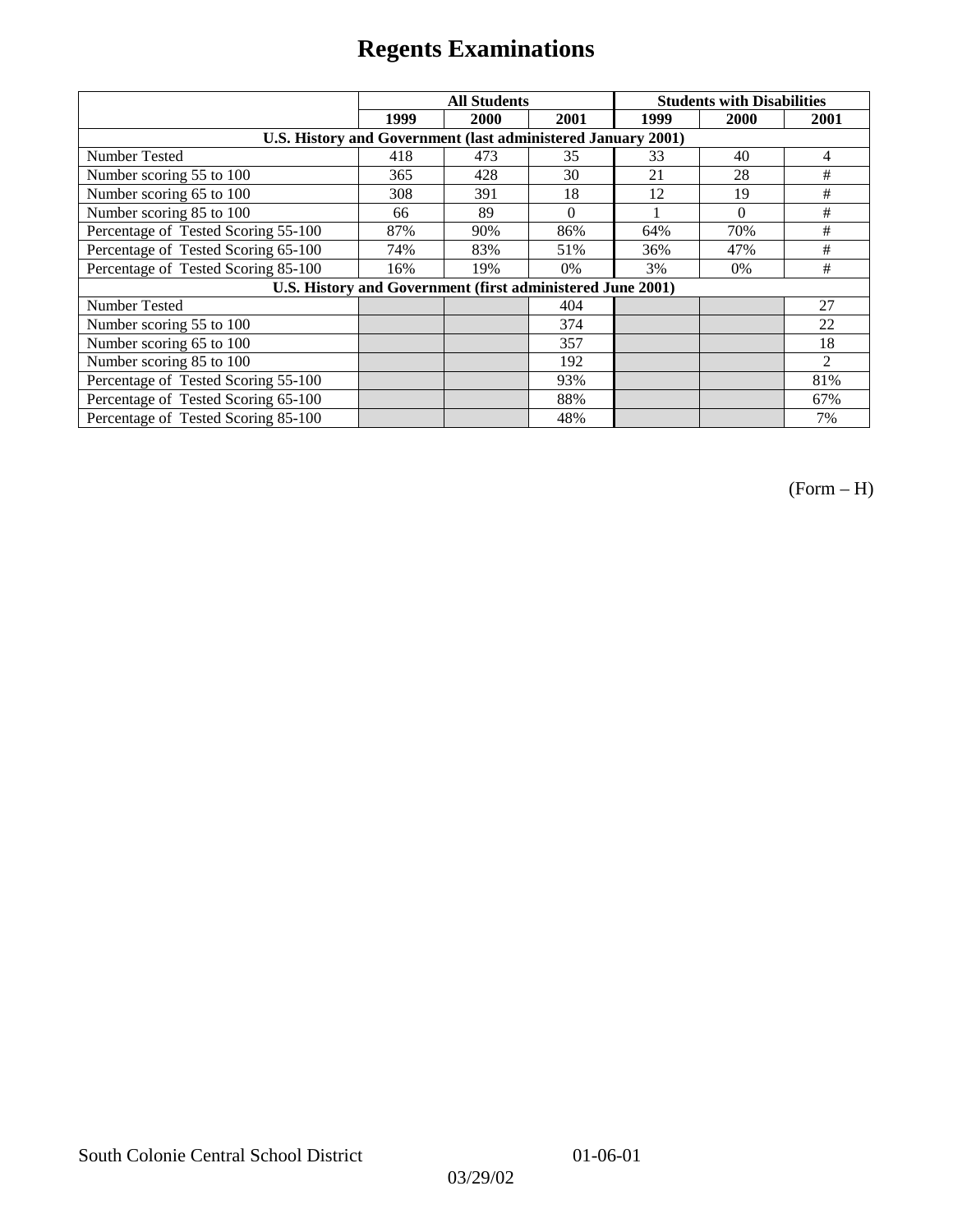# **Average Grade Enrollment**

### **All Students**

| Year | Grade 9<br><b>Enrollment</b><br>(June) | Grade 10<br><b>Enrollment</b><br>(June) | Grade 11<br><b>Enrollment</b><br>(June) | Grade 12<br><b>Enrollment</b><br>(June) | $\mathbf{AGE}^*$ |
|------|----------------------------------------|-----------------------------------------|-----------------------------------------|-----------------------------------------|------------------|
| 1999 | 471                                    | 463                                     | 380                                     | 374                                     | 422              |
| 2000 | 507                                    | 484                                     | 436                                     | 380                                     | 452              |
| 2001 | 474                                    | 474                                     | 427                                     | 420                                     | 449              |

\* In schools with no grade 9 - 12 enrollment, AGE is the grade 8 enrollment

#### **Students with Disabilities**

| Year | Grade 9<br><b>Enrollment</b><br>(June) | Grade 10<br><b>Enrollment</b><br>(June) | Grade 11<br><b>Enrollment</b><br>(June) | Grade 12<br><b>Enrollment</b><br>(June) | $AGE^*$ |
|------|----------------------------------------|-----------------------------------------|-----------------------------------------|-----------------------------------------|---------|
| 1999 | 68                                     | 59                                      | 44                                      | 41                                      | 53      |
| 2000 | 70                                     | 63                                      | 52                                      | 44                                      | 57      |
| 2001 | 65                                     | 59                                      | 39                                      | 45                                      | 52      |

\* In schools with no grade 9 - 12 enrollment, AGE is the grade 8 enrollment

(Form – I)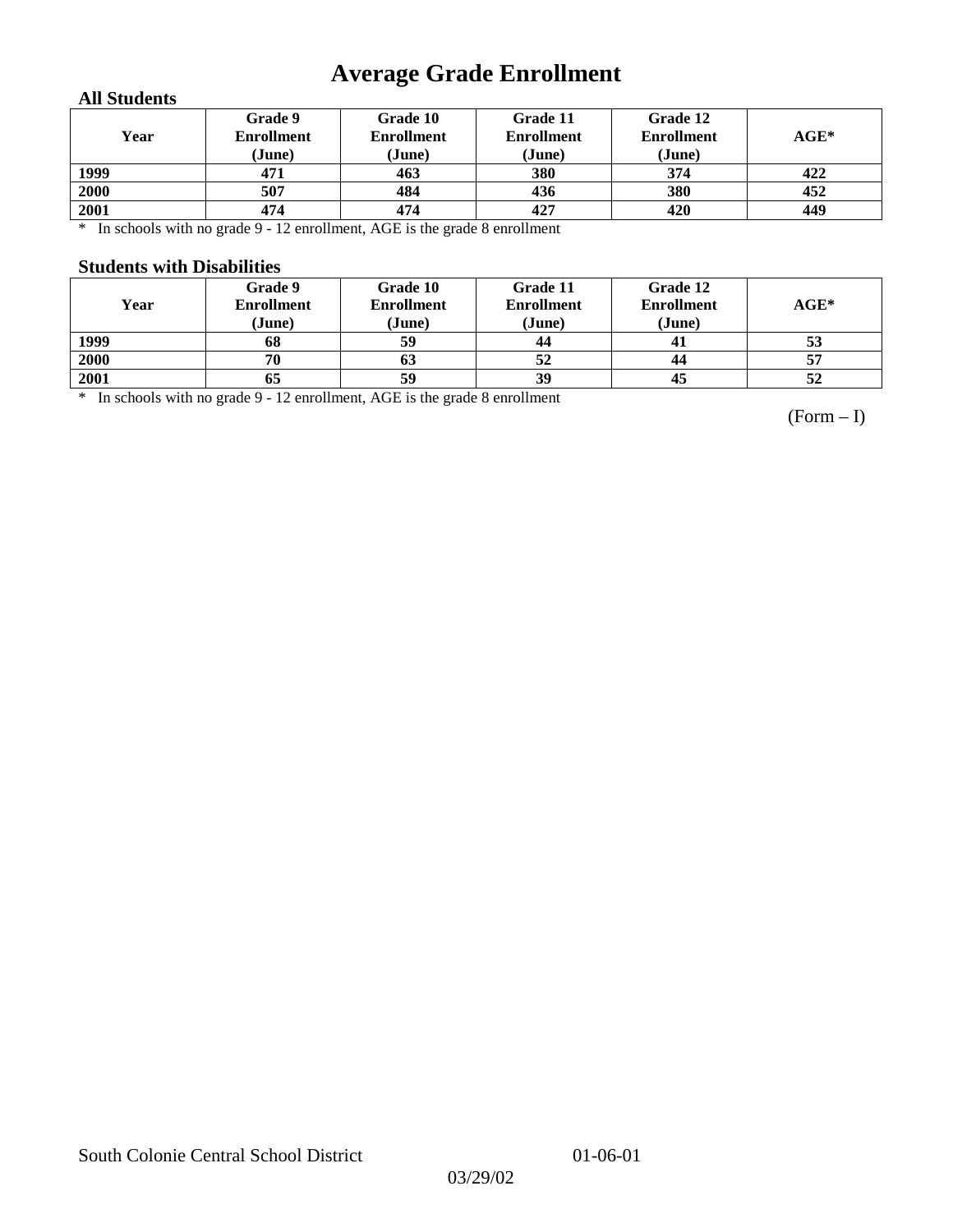|                                       | <b>All Students</b> |                              |                  | <b>Students with Disabilities</b> |                  |                          |  |  |
|---------------------------------------|---------------------|------------------------------|------------------|-----------------------------------|------------------|--------------------------|--|--|
|                                       | 1999                | 2000                         | 2001             | 1999                              | 2000             | 2001                     |  |  |
| <b>Average Grade Enrollment (AGE)</b> | 422                 | 452                          | 449              | 53                                | 57               | 52                       |  |  |
|                                       |                     | <b>Comprehensive French</b>  |                  |                                   |                  |                          |  |  |
| Number Tested                         | 78                  | 65                           | 83               | $\theta$                          | $\mathbf{0}$     | $\overline{2}$           |  |  |
| Number scoring 55 to 100              | 78                  | 65                           | 82               | $\boldsymbol{0}$                  | $\boldsymbol{0}$ | $\overline{\#}$          |  |  |
| Number scoring 65 to 100              | 78                  | 65                           | 78               | $\overline{0}$                    | $\overline{0}$   | $\#$                     |  |  |
| Number scoring 85 to 100              | 60                  | 47                           | 53               | $\overline{0}$                    | $\overline{0}$   | $\#$                     |  |  |
| Percentage of AGE Tested              | 18%                 | 14%                          | 18%              | 0%                                | 0%               | $\overline{\#}$          |  |  |
| Percentage of AGE Scoring 55-100      | 18%                 | 14%                          | 18%              | 0%                                | 0%               | $\overline{\#}$          |  |  |
| Percentage of AGE Scoring 65-100      | 18%                 | 14%                          | 17%              | 0%                                | 0%               | $\overline{\overline{}}$ |  |  |
| Percentage of AGE Scoring 85-100      | 14%                 | 10%                          | 12%              | $0\%$                             | 0%               | $\#$                     |  |  |
| Percentage of Tested Scoring 65-100   | 100%                | 100%                         | 94%              | 0%                                | 0%               | $\overline{+}$           |  |  |
|                                       |                     | <b>Comprehensive Italian</b> |                  |                                   |                  |                          |  |  |
| Number Tested                         | $\theta$            | $\Omega$                     | $\boldsymbol{0}$ | $\overline{0}$                    | $\mathbf{0}$     | $\mathbf{0}$             |  |  |
| Number scoring 55 to 100              | $\overline{0}$      | $\overline{0}$               | $\overline{0}$   | $\overline{0}$                    | $\overline{0}$   | $\overline{0}$           |  |  |
| Number scoring 65 to 100              | $\mathbf{0}$        | $\mathbf{0}$                 | $\overline{0}$   | $\overline{0}$                    | $\mathbf{0}$     | $\mathbf{0}$             |  |  |
| Number scoring 85 to 100              | $\overline{0}$      | $\mathbf{0}$                 | $\overline{0}$   | $\overline{0}$                    | $\mathbf{0}$     | $\mathbf{0}$             |  |  |
| Percentage of AGE Tested              | 0%                  | 0%                           | 0%               | 0%                                | 0%               | 0%                       |  |  |
| Percentage of AGE Scoring 55-100      | 0%                  | 0%                           | 0%               | 0%                                | 0%               | 0%                       |  |  |
| Percentage of AGE Scoring 65-100      | 0%                  | 0%                           | 0%               | 0%                                | 0%               | 0%                       |  |  |
| Percentage of AGE Scoring 85-100      | 0%                  | 0%                           | 0%               | 0%                                | 0%               | 0%                       |  |  |
| Percentage of Tested Scoring 65-100   | 0%                  | 0%                           | 0%               | 0%                                | 0%               | 0%                       |  |  |
|                                       |                     | <b>Comprehensive German</b>  |                  |                                   |                  |                          |  |  |
| Number Tested                         | $\boldsymbol{0}$    | $\Omega$                     | $\overline{0}$   | $\overline{0}$                    | $\overline{0}$   | $\mathbf{0}$             |  |  |
| Number scoring 55 to 100              | $\mathbf{0}$        | $\mathbf{0}$                 | $\boldsymbol{0}$ | $\boldsymbol{0}$                  | $\boldsymbol{0}$ | $\Omega$                 |  |  |
| Number scoring 65 to 100              | $\overline{0}$      | $\overline{0}$               | $\overline{0}$   | $\overline{0}$                    | $\overline{0}$   | $\overline{0}$           |  |  |
| Number scoring 85 to 100              | $\overline{0}$      | $\Omega$                     | $\overline{0}$   | $\overline{0}$                    | $\overline{0}$   | $\overline{0}$           |  |  |
| Percentage of AGE Tested              | 0%                  | 0%                           | 0%               | 0%                                | 0%               | 0%                       |  |  |
| Percentage of AGE Scoring 55-100      | 0%                  | 0%                           | 0%               | 0%                                | 0%               | 0%                       |  |  |
| Percentage of AGE Scoring 65-100      | 0%                  | 0%                           | 0%               | 0%                                | 0%               | 0%                       |  |  |
| Percentage of AGE Scoring 85-100      | 0%                  | 0%                           | 0%               | 0%                                | 0%               | 0%                       |  |  |
| Percentage of Tested Scoring 65-100   | 0%                  | 0%                           | 0%               | 0%                                | 0%               | 0%                       |  |  |
| <b>Comprehensive Hebrew</b>           |                     |                              |                  |                                   |                  |                          |  |  |
| Number Tested                         | $\theta$            | $\boldsymbol{0}$             | $\boldsymbol{0}$ | $\boldsymbol{0}$                  | $\boldsymbol{0}$ | $\boldsymbol{0}$         |  |  |
| Number scoring 55 to 100              | $\overline{0}$      | $\Omega$                     | $\Omega$         | $\Omega$                          | $\theta$         | $\Omega$                 |  |  |
| Number scoring 65 to 100              | $\mathbf{0}$        | $\mathbf{0}$                 | $\mathbf{0}$     | $\boldsymbol{0}$                  | $\boldsymbol{0}$ | $\boldsymbol{0}$         |  |  |
| Number scoring 85 to 100              | $\overline{0}$      | $\overline{0}$               | $\overline{0}$   | $\overline{0}$                    | $\mathbf{0}$     | $\overline{0}$           |  |  |
| Percentage of AGE Tested              | 0%                  | 0%                           | 0%               | 0%                                | 0%               | 0%                       |  |  |
| Percentage of AGE Scoring 55-100      | 0%                  | 0%                           | 0%               | 0%                                | 0%               | 0%                       |  |  |
| Percentage of AGE Scoring 65-100      | 0%                  | 0%                           | 0%               | 0%                                | 0%               | 0%                       |  |  |
| Percentage of AGE Scoring 85-100      | 0%                  | 0%                           | $0\%$            | 0%                                | 0%               | 0%                       |  |  |
| Percentage of Tested Scoring 65-100   | 0%                  | 0%                           | 0%               | 0%                                | 0%               | 0%                       |  |  |

(Form –J)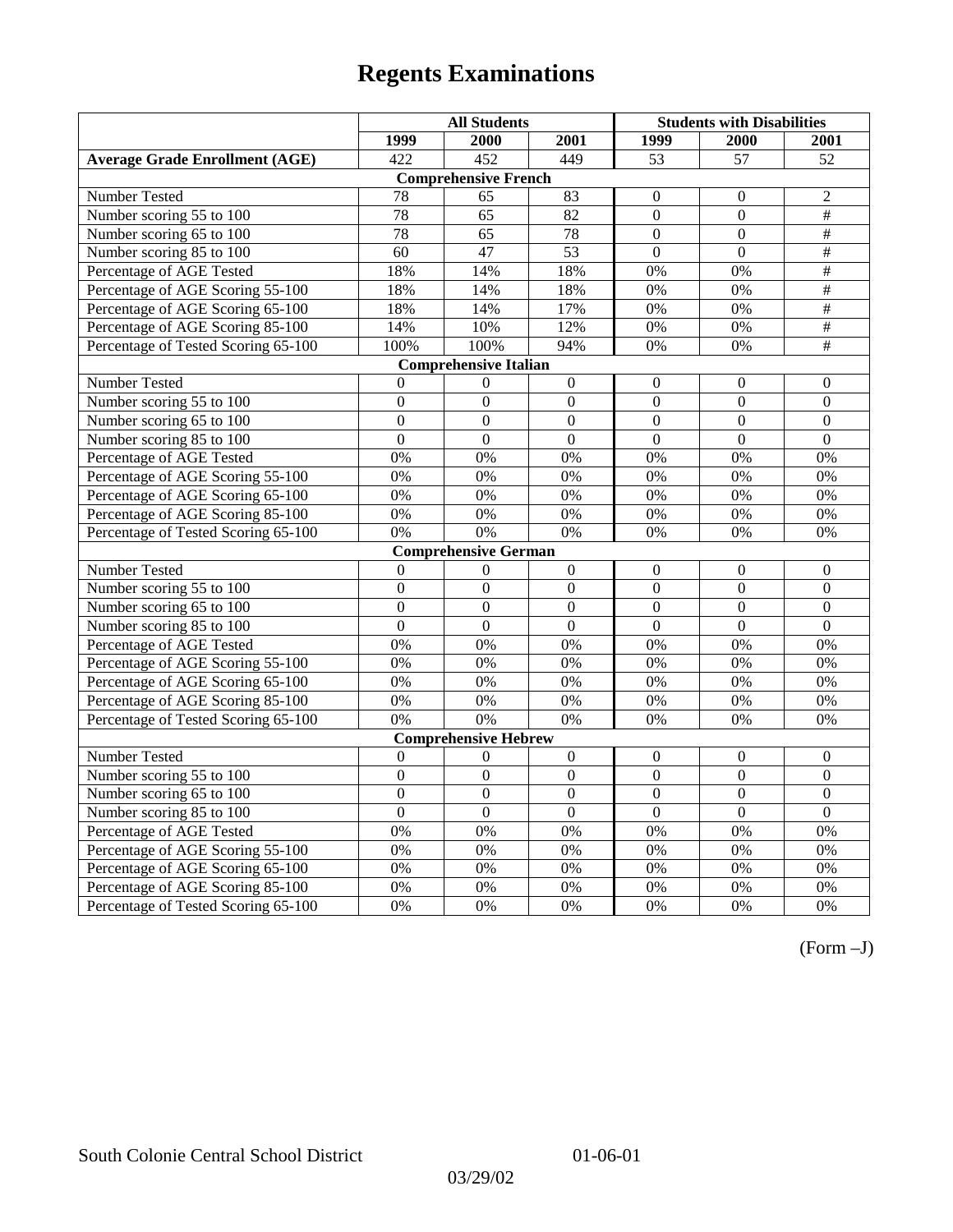|                                       |                | <b>All Students</b>        |          | <b>Students with Disabilities</b> |          |          |  |  |
|---------------------------------------|----------------|----------------------------|----------|-----------------------------------|----------|----------|--|--|
|                                       | 1999           | 2000                       | 2001     | 1999                              | 2000     | 2001     |  |  |
| <b>Average Grade Enrollment (AGE)</b> | 422            | 452                        | 449      | 53                                | 57       | 52       |  |  |
| <b>Comprehensive Spanish</b>          |                |                            |          |                                   |          |          |  |  |
| Number Tested                         | 193            | 226                        | 274      |                                   | $\Omega$ | 7        |  |  |
| Number scoring 55 to 100              | 193            | 226                        | 272      | $\#$                              | $\theta$ | 6        |  |  |
| Number scoring 65 to 100              | 193            | 225                        | 271      | #                                 | $\theta$ | 6        |  |  |
| Number scoring 85 to 100              | 153            | 139                        | 199      | #                                 | $\theta$ | 4        |  |  |
| Percentage of AGE Tested              | 46%            | 50%                        | 61%      | #                                 | 0%       | 13%      |  |  |
| Percentage of AGE Scoring 55-100      | 46%            | 50%                        | 61%      | $\#$                              | 0%       | 12%      |  |  |
| Percentage of AGE Scoring 65-100      | 46%            | 50%                        | 60%      | #                                 | 0%       | 12%      |  |  |
| Percentage of AGE Scoring 85-100      | 36%            | 31%                        | 44%      | #                                 | 0%       | 8%       |  |  |
| Percentage of Tested Scoring 65-100   | 100%           | 100%                       | 99%      | #                                 | 0%       | 86%      |  |  |
|                                       |                | <b>Comprehensive Latin</b> |          |                                   |          |          |  |  |
| Number Tested                         | 0              | $\overline{0}$             | $\theta$ | $\Omega$                          | $\theta$ | $\theta$ |  |  |
| Number scoring 55 to 100              | $\overline{0}$ | $\theta$                   | $\theta$ | $\Omega$                          | $\theta$ | $\Omega$ |  |  |
| Number scoring $65$ to $100$          | $\mathbf{0}$   | $\theta$                   | $\theta$ | $\Omega$                          | $\theta$ | $\Omega$ |  |  |
| Number scoring 85 to 100              | $\theta$       | $\theta$                   | $\Omega$ | $\Omega$                          | $\Omega$ | $\Omega$ |  |  |
| Percentage of AGE Tested              | 0%             | 0%                         | 0%       | 0%                                | 0%       | 0%       |  |  |
| Percentage of AGE Scoring 55-100      | 0%             | 0%                         | 0%       | 0%                                | 0%       | 0%       |  |  |
| Percentage of AGE Scoring 65-100      | 0%             | 0%                         | 0%       | 0%                                | 0%       | 0%       |  |  |
| Percentage of AGE Scoring 85-100      | 0%             | 0%                         | 0%       | 0%                                | 0%       | $0\%$    |  |  |
| Percentage of Tested Scoring 65-100   | 0%             | 0%                         | 0%       | 0%                                | 0%       | 0%       |  |  |

(Form – K)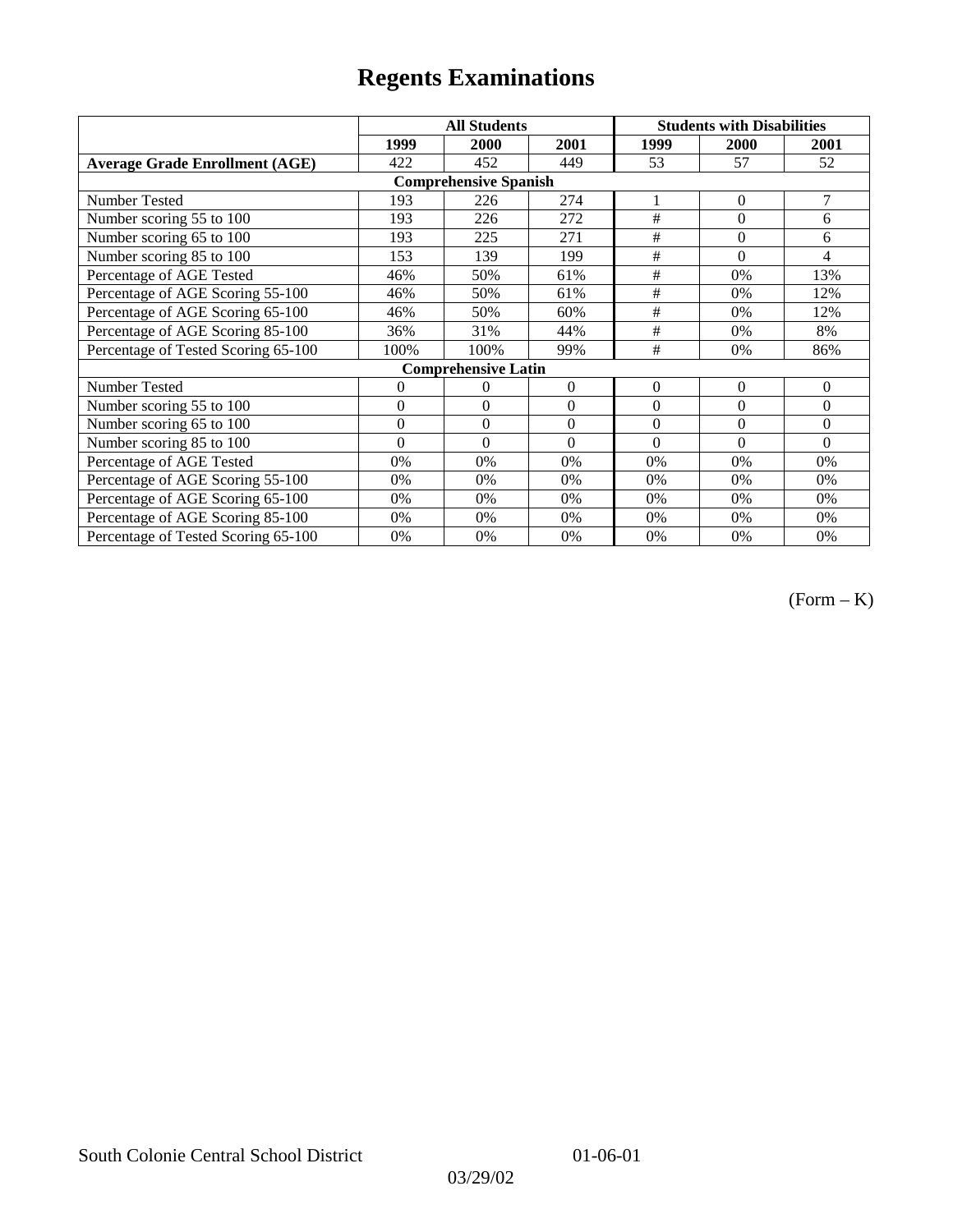|                                       | <b>All Students</b> |                                       |                |                | <b>Students with Disabilities</b> |                  |  |  |
|---------------------------------------|---------------------|---------------------------------------|----------------|----------------|-----------------------------------|------------------|--|--|
|                                       | 1999                | 2000                                  | 2001           | 1999           | 2000                              | 2001             |  |  |
| <b>Average Grade Enrollment (AGE)</b> | 422                 | 452                                   | 449            | 53             | 57                                | 52               |  |  |
|                                       |                     | Math II                               |                |                |                                   |                  |  |  |
| Number Tested                         | 381                 | 420                                   | 484            | 17             | 26                                | 31               |  |  |
| Number scoring 55 to 100              | 307                 | 327                                   | 427            | 11             | 14                                | 23               |  |  |
| Number scoring 65 to 100              | 287                 | 299                                   | 385            | 10             | 9                                 | 19               |  |  |
| Number scoring 85 to 100              | 134                 | 142                                   | 171            |                | $\overline{2}$                    | $\overline{4}$   |  |  |
| Percentage of AGE Tested              | 90%                 | 93%                                   | 108%           | 32%            | 46%                               | 60%              |  |  |
| Percentage of AGE Scoring 55-100      | 73%                 | 72%                                   | 95%            | 21%            | 25%                               | 44%              |  |  |
| Percentage of AGE Scoring 65-100      | 68%                 | 66%                                   | 86%            | 19%            | 16%                               | 37%              |  |  |
| Percentage of AGE Scoring 85-100      | 32%                 | 31%                                   | 38%            | 2%             | 4%                                | $8\%$            |  |  |
| Percentage of Tested Scoring 65-100   | 75%                 | 71%                                   | 80%            | 59%            | 35%                               | 61%              |  |  |
| Math III                              |                     |                                       |                |                |                                   |                  |  |  |
| Number Tested                         | 312                 | 274                                   | 246            | 5              | 1                                 | 6                |  |  |
| Number scoring 55 to 100              | 286                 | 255                                   | 225            | $\overline{5}$ | $\#$                              | 3                |  |  |
| Number scoring 65 to 100              | 260                 | 234                                   | 210            | 3              | $\#$                              | 3                |  |  |
| Number scoring 85 to 100              | 120                 | 129                                   | 127            | $\overline{0}$ | $\#$                              | $\overline{2}$   |  |  |
| Percentage of AGE Tested              | 74%                 | 61%                                   | 55%            | 9%             | $\#$                              | 12%              |  |  |
| Percentage of AGE Scoring 55-100      | 68%                 | 56%                                   | 50%            | 9%             | $\overline{\overline{}}$          | 6%               |  |  |
| Percentage of AGE Scoring 65-100      | 62%                 | 52%                                   | 47%            | 6%             | $\#$                              | 6%               |  |  |
| Percentage of AGE Scoring 85-100      | 28%                 | 29%                                   | 28%            | 0%             | $\#$                              | 4%               |  |  |
| Percentage of Tested Scoring 65-100   | 83%                 | 85%                                   | 85%            | 60%            | $\#$                              | 50%              |  |  |
|                                       |                     | Math B (first administered June 2001) |                |                |                                   |                  |  |  |
| Number Tested                         |                     |                                       | $\theta$       |                |                                   | $\boldsymbol{0}$ |  |  |
| Number scoring 55 to 100              |                     |                                       | $\overline{0}$ |                |                                   | $\mathbf{0}$     |  |  |
| Number scoring 65 to 100              |                     |                                       | $\overline{0}$ |                |                                   | $\boldsymbol{0}$ |  |  |
| Number scoring 85 to 100              |                     |                                       | $\overline{0}$ |                |                                   | $\mathbf{0}$     |  |  |
| Percentage of AGE Tested              |                     |                                       | 0%             |                |                                   | $0\%$            |  |  |
| Percentage of AGE Scoring 55-100      |                     |                                       | 0%             |                |                                   | 0%               |  |  |
| Percentage of AGE Scoring 65-100      |                     |                                       | 0%             |                |                                   | $0\%$            |  |  |
| Percentage of AGE Scoring 85-100      |                     |                                       | 0%             |                |                                   | 0%               |  |  |
| Percentage of Tested Scoring 65-100   |                     |                                       | 0%             |                |                                   | 0%               |  |  |

 $(Form - L)$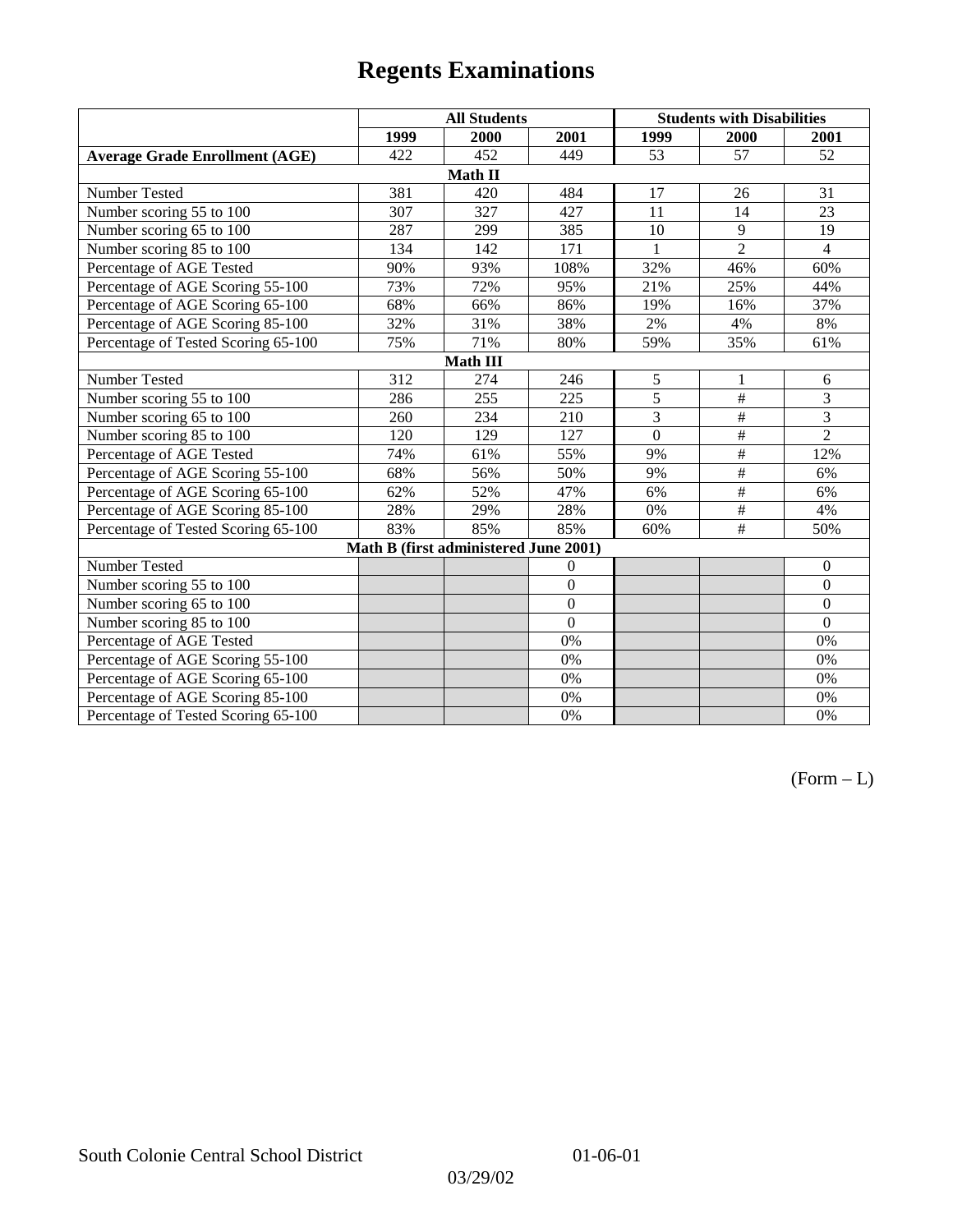|                                                                | <b>All Students</b> |                                                 |                  | <b>Students with Disabilities</b> |                  |                                 |  |  |
|----------------------------------------------------------------|---------------------|-------------------------------------------------|------------------|-----------------------------------|------------------|---------------------------------|--|--|
|                                                                | 1999                | 2000                                            | 2001             | 1999                              | <b>2000</b>      | <b>2001</b>                     |  |  |
| <b>Average Grade Enrollment (AGE)</b>                          | 422                 | 452                                             | 449              | 53                                | 57               | 52                              |  |  |
| Earth Science (last administered January 2001)                 |                     |                                                 |                  |                                   |                  |                                 |  |  |
| Number Tested                                                  | 101                 | 119                                             | $\Omega$         | $\mathbf{1}$                      | $\boldsymbol{0}$ | $\boldsymbol{0}$                |  |  |
| Number scoring 55 to 100                                       | 101                 | 119                                             | $\boldsymbol{0}$ | $\#$                              | $\overline{0}$   | $\mathbf{0}$                    |  |  |
| Number scoring 65 to 100                                       | 101                 | 117                                             | $\Omega$         | $\#$                              | $\theta$         | $\theta$                        |  |  |
| Number scoring 85 to 100                                       | 81                  | 87                                              | $\overline{0}$   | $\overline{\#}$                   | $\boldsymbol{0}$ | $\mathbf{0}$                    |  |  |
| Percentage of AGE Tested                                       | 24%                 | 26%                                             | 0%               | $\overline{\#}$                   | 0%               | 0%                              |  |  |
| Percentage of AGE Scoring 55-100                               | 24%                 | 26%                                             | 0%               | $\#$                              | 0%               | 0%                              |  |  |
| Percentage of AGE Scoring 65-100                               | 24%                 | 26%                                             | 0%               | $\#$                              | 0%               | 0%                              |  |  |
| Percentage of AGE Scoring 85-100                               | 19%                 | 19%                                             | 0%               | $\overline{\#}$                   | 0%               | 0%                              |  |  |
| Percentage of Tested Scoring 65-100                            | 100%                | 98%                                             | 0%               | #                                 | 0%               | 0%                              |  |  |
| Physical Setting: Earth Science (first administered June 2001) |                     |                                                 |                  |                                   |                  |                                 |  |  |
| Number Tested                                                  |                     |                                                 | 97               |                                   |                  | $\boldsymbol{0}$                |  |  |
| Number scoring 55 to 100                                       |                     |                                                 | $\overline{97}$  |                                   |                  | $\overline{0}$                  |  |  |
| Number scoring 65 to 100                                       |                     |                                                 | $\overline{97}$  |                                   |                  | $\mathbf{0}$                    |  |  |
| Number scoring 85 to 100                                       |                     |                                                 | 72               |                                   |                  | $\Omega$                        |  |  |
| Percentage of AGE Tested                                       |                     |                                                 | 22%              |                                   |                  | 0%                              |  |  |
| Percentage of AGE Scoring 55-100                               |                     |                                                 | 22%              |                                   |                  | 0%                              |  |  |
| Percentage of AGE Scoring 65-100                               |                     |                                                 | 22%              |                                   |                  | 0%                              |  |  |
| Percentage of AGE Scoring 85-100                               |                     |                                                 | 16%              |                                   |                  | 0%                              |  |  |
| Percentage of Tested Scoring 65-100                            |                     |                                                 | 100%             |                                   |                  | 0%                              |  |  |
|                                                                |                     | <b>Biology (last administered January 2001)</b> |                  |                                   |                  |                                 |  |  |
| Number Tested                                                  | 556                 | 535                                             | 75               | 51                                | 44               | 27                              |  |  |
| Number scoring 55 to 100                                       | 483                 | 473                                             | 66               | 34                                | 30               | 25                              |  |  |
| Number scoring 65 to 100                                       | 404                 | 402                                             | 43               | 25                                | 23               | 9                               |  |  |
| Number scoring 85 to 100                                       | 115                 | 139                                             | $\overline{2}$   | $\mathbf{1}$                      | $\mathbf{1}$     | $\overline{0}$                  |  |  |
| Percentage of AGE Tested                                       | 132%                | 118%                                            | 17%              | 96%                               | 77%              | 52%                             |  |  |
| Percentage of AGE Scoring 55-100                               | 114%                | 105%                                            | 15%              | 64%                               | 53%              | 48%                             |  |  |
| Percentage of AGE Scoring 65-100                               | 96%                 | 89%                                             | 10%              | 47%                               | 40%              | 17%                             |  |  |
| Percentage of AGE Scoring 85-100                               | 27%                 | 31%                                             | $0\%$            | 2%                                | 2%               | 0%                              |  |  |
| Percentage of Tested Scoring 65-100                            | 73%                 | 75%                                             | 57%              | 49%                               | 52%              | 33%                             |  |  |
| <b>Chemistry</b>                                               |                     |                                                 |                  |                                   |                  |                                 |  |  |
| Number Tested                                                  | 450                 | 437                                             | 470              | 19                                | 28               | 32                              |  |  |
| Number scoring 55 to 100                                       | 396                 | 384                                             | 427              | $\overline{7}$                    | 19               | 24                              |  |  |
| Number scoring 65 to 100                                       | $\overline{317}$    | 295                                             | 364              | $\overline{4}$                    | $\overline{7}$   | 16                              |  |  |
| Number scoring 85 to 100                                       | 96                  | 94                                              | 108              | $\boldsymbol{0}$                  | $\mathbf{1}$     | $\mathbf{1}$                    |  |  |
| Percentage of AGE Tested                                       | 107%                | 97%                                             | 105%             | 36%                               | 49%              | 62%                             |  |  |
| Percentage of AGE Scoring 55-100                               | 94%                 | 85%                                             | 95%              | 13%                               | 33%              | 46%                             |  |  |
| Percentage of AGE Scoring 65-100                               | 75%                 | 65%                                             | 81%              | 8%                                | 12%              | 31%                             |  |  |
| Percentage of AGE Scoring 85-100                               | 23%                 | 21%                                             | 24%              | $0\%$                             | $2\%$            | $2\%$                           |  |  |
| Percentage of Tested Scoring 65-100                            | 70%                 | 68%                                             | 77%              | 21%                               | 25%              | 50%<br>$\Gamma$<br>$\mathbf{M}$ |  |  |

(Form – M)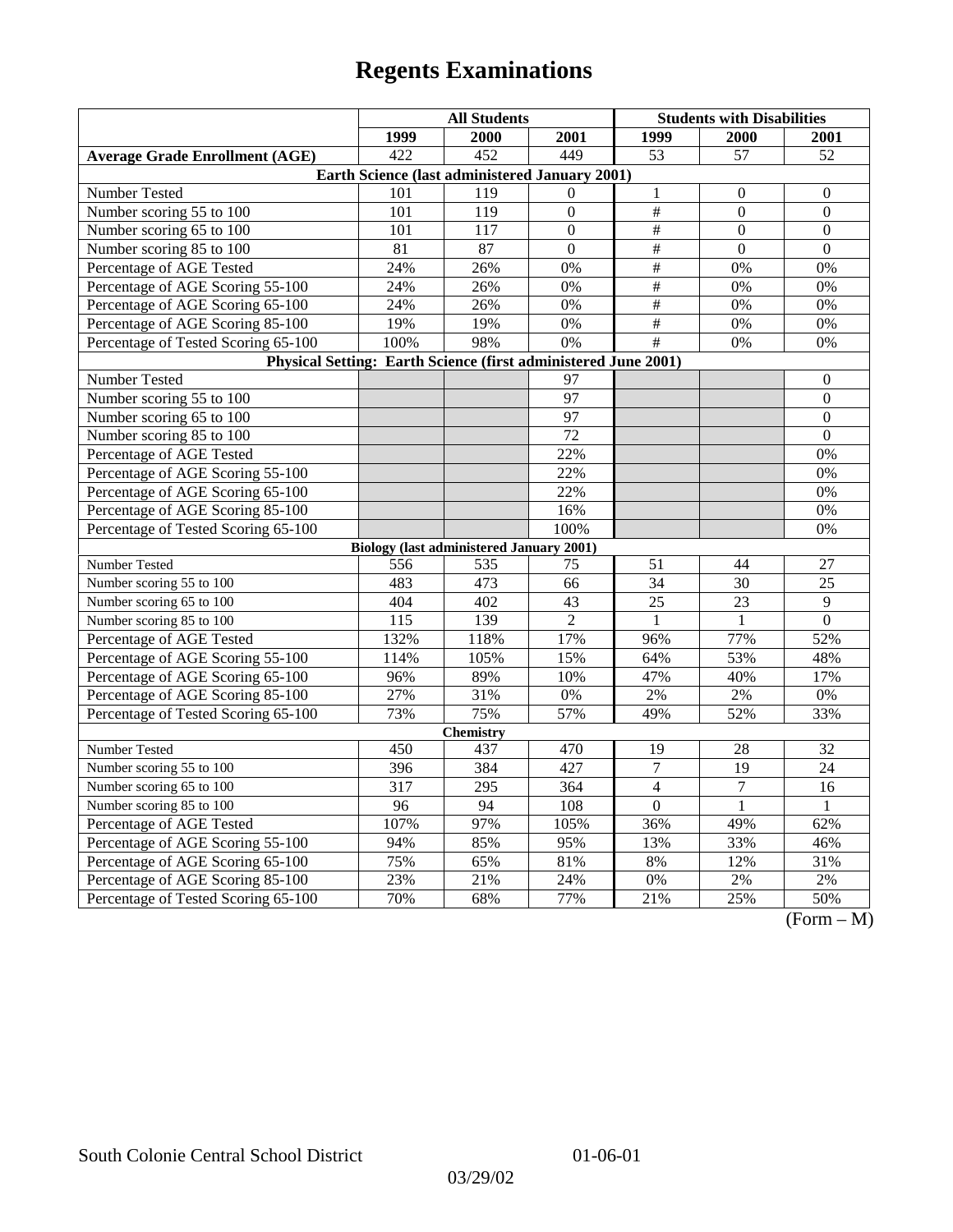|                                                   | <b>All Students</b> |      |      | <b>Students with Disabilities</b> |      |          |  |  |
|---------------------------------------------------|---------------------|------|------|-----------------------------------|------|----------|--|--|
|                                                   | 1999                | 2000 | 2001 | 1999                              | 2000 | 2001     |  |  |
| <b>Average Grade Enrollment (AGE)</b>             | 422                 | 452  | 449  | 53                                | 57   | 52       |  |  |
| Living Environment (first administered June 2001) |                     |      |      |                                   |      |          |  |  |
| <b>Number Tested</b>                              |                     |      | 438  |                                   |      | 14       |  |  |
| Number scoring 55 to 100                          |                     |      | 432  |                                   |      | 14       |  |  |
| Number scoring 65 to 100                          |                     |      | 410  |                                   |      | 11       |  |  |
| Number scoring 85 to 100                          |                     |      | 114  |                                   |      | $\Omega$ |  |  |
| Percentage of AGE Tested                          |                     |      | 98%  |                                   |      | 27%      |  |  |
| Percentage of AGE Scoring 55-100                  |                     |      | 96%  |                                   |      | 27%      |  |  |
| Percentage of AGE Scoring 65-100                  |                     |      | 91%  |                                   |      | 21%      |  |  |
| Percentage of AGE Scoring 85-100                  |                     |      | 25%  |                                   |      | 0%       |  |  |
| Percentage of Tested Scoring 65-100               |                     |      | 94%  |                                   |      | 79%      |  |  |
| <b>Physics</b>                                    |                     |      |      |                                   |      |          |  |  |
| Number Tested                                     | 219                 | 193  | 191  | $\overline{4}$                    | 1    | 4        |  |  |
| Number scoring 55 to 100                          | 202                 | 190  | 185  | #                                 | #    | #        |  |  |
| Number scoring 65 to 100                          | 175                 | 173  | 173  | #                                 | #    | #        |  |  |
| Number scoring 85 to 100                          | 35                  | 60   | 68   | #                                 | #    | #        |  |  |
| Percentage of AGE Tested                          | 52%                 | 43%  | 43%  | #                                 | #    | #        |  |  |
| Percentage of AGE Scoring 55-100                  | 48%                 | 42%  | 41%  | $\#$                              | $\#$ | #        |  |  |
| Percentage of AGE Scoring 65-100                  | 41%                 | 38%  | 39%  | #                                 | #    | #        |  |  |
| Percentage of AGE Scoring 85-100                  | 8%                  | 13%  | 15%  | #                                 | #    | #        |  |  |
| Percentage of Tested Scoring 65-100               | 80%                 | 90%  | 91%  | #                                 | #    | #        |  |  |

(Form – N)